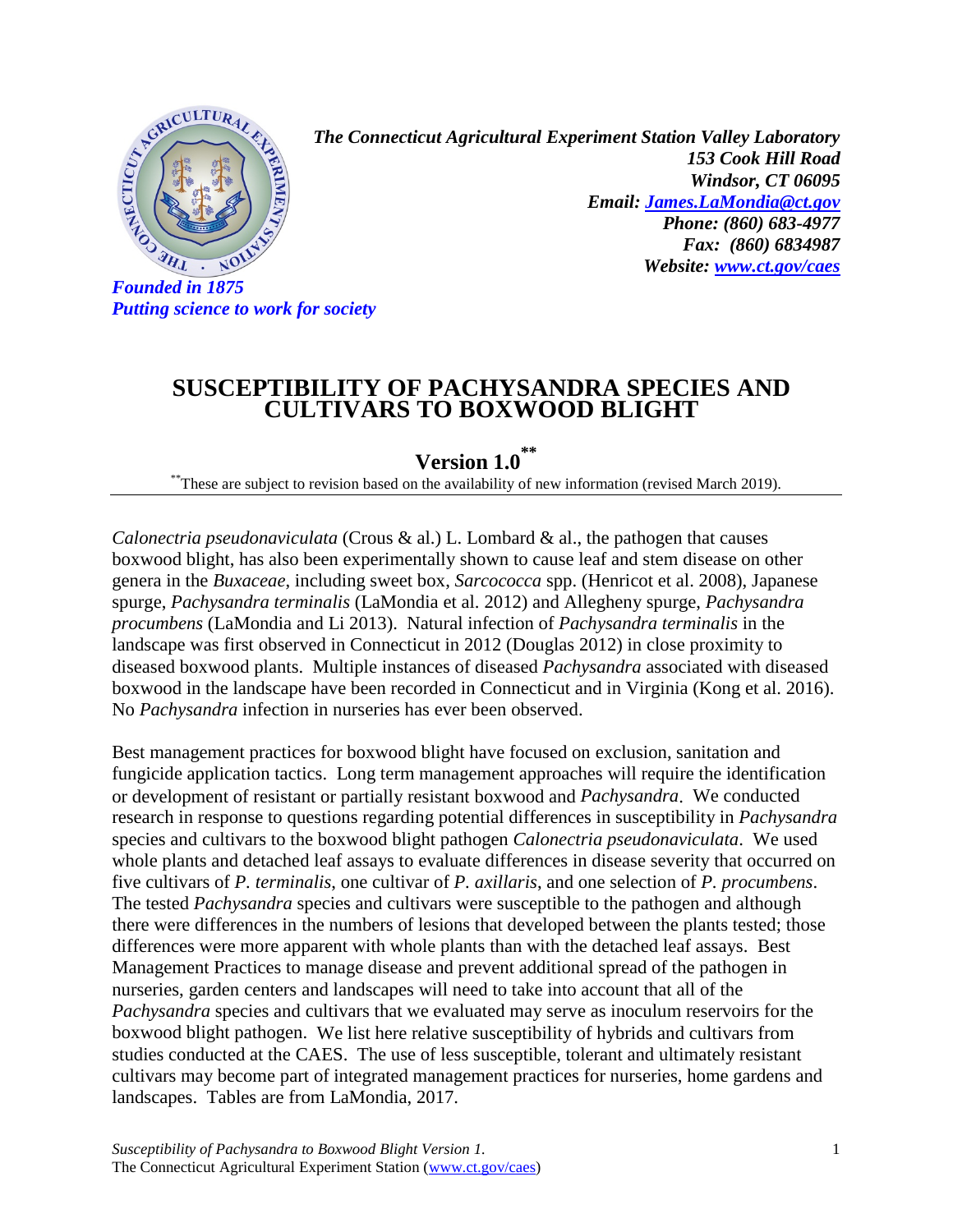|                                           | Number of lesions per plant <sup>a</sup> |         |  |
|-------------------------------------------|------------------------------------------|---------|--|
| Pachysandra                               | Expt. $1$                                | Expt. 2 |  |
| P. terminalis Common                      | 31.7 A <sup>b</sup>                      | 32.0 A  |  |
| <i>P. terminalis</i> Crinkled Green Sheen | CD<br>55                                 | 11.1 BC |  |
| P. terminalis Green Carpet                | CD <sub>0</sub><br>6.5                   | 6.5 C   |  |
| P. terminalis Green Sheen                 | 15.8 B                                   | 15.8 B  |  |
| P. terminalis Variegated                  | 13.5 BC                                  | 26.5A   |  |
| P. axillaris Windcliff Fragrant           | 4.3<br>CD.                               | 13.8 BC |  |
|                                           | Ი ᲘᲘᲘ1                                   | 0.0001  |  |

\_\_\_\_\_\_\_\_\_\_\_\_\_\_\_\_\_\_\_\_\_\_\_\_\_\_\_\_\_\_\_\_\_\_\_\_\_\_\_\_\_\_\_\_\_\_\_\_\_\_\_\_\_\_\_\_\_\_\_

Table 1. Susceptibility of *Pachysandra* plants to *Calonectria pseudonaviculata*.

<sup>a</sup> Ten replicate plants per cultivar. Lesions were counted 2 weeks after inoculation.

b Data were analyzed by the nonparametric Kruskal-Wallis one-way ANOVA on ranks, and means were separated by the Kruskal-Wallis multiple comparison Z-value test. Means within columns followed by the same letter are not significantly different ( $P = 0.05$ ).

| Table 2. Susceptibility of <i>Pachysandra</i> plants treated with fungicide or not |  |
|------------------------------------------------------------------------------------|--|
| to infection by <i>Calonectria pseudonaviculata</i> .                              |  |

|                                           | Number of lesions per plant |             |  |  |
|-------------------------------------------|-----------------------------|-------------|--|--|
| Pachysandra                               | Fungicide <sup>a</sup>      | Non-treated |  |  |
| P. axillaris Windcliff Fragrant           | $10.1 \quad B$              | 143.1 B     |  |  |
| <i>P. terminalis</i> Common               | 74.6 A <sup>b</sup>         | 340.3 A     |  |  |
| <i>P. terminalis</i> Crinkled Green Sheen | $10.6\quad B$               | 67.9 B      |  |  |
| P. terminalis Green Carpet                | 9.4 B                       | 50.7 B      |  |  |
| <i>P. terminalis</i> Green Sheen          | $16.7$ B                    | 98.4 B      |  |  |
| P. terminalis Variegated                  | 19.3 B                      | 137.3 B     |  |  |
|                                           |                             |             |  |  |
|                                           |                             |             |  |  |

| Variety     | 0.0001 |
|-------------|--------|
| Fungicide   | 0.0001 |
| Interaction | 0.22   |

<sup>a</sup> Ten replicate plants per cultivar treated with Spectro 90 WDG fungicide at 0.18 kg/100 L water or not treated (water alone). Lesions were counted 2 weeks after inoculation.

<sup>b</sup> Data were analyzed by ANOVA after log transformation to stabilize variance and means were separated by LSD; means within columns followed by the same letter are not significantly different ( $P = 0.05$ ).